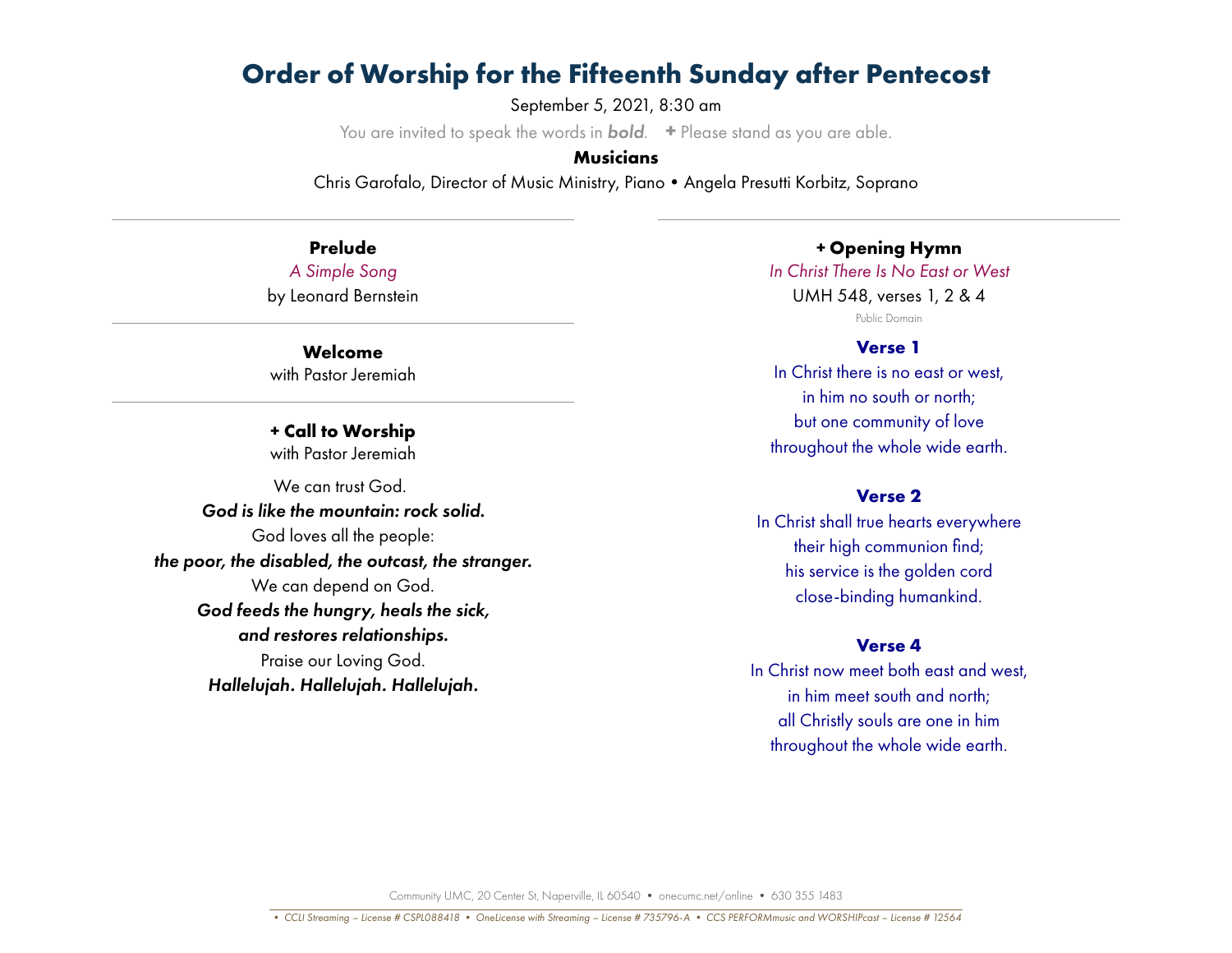September 5, 2021, 8:30 am

# **Opening Prayer**

with Pastor Hannah

Generous God, we give thanks to you for your kindness toward us. Thank you for loving us and calling all of us your children. Help us to recognize our kin and to give our lives to peaceful family relationships with all creation. Free us from our self-centeredness and from fear of strangers so that we may meet the Savior in broken humanity – even our own. We pray in the name of Christ. Amen.

# **+ Passing of the Peace**

with Pastor Jeremiah

### **Song**

*Where Children Belong* TFWS 2233 ©1999 Abingdon Press, administered by The Copyright Co

This, this is where children belong, welcomed as part of the worshiping throng. Water, God's Word, bread and cup, prayer, and song: this is where children belong.

> **Time for Young Disciples** with Pastor Hannah

## **Scripture**

# *James 2:1-10, 14-17*

# with Carol Cotner

2:1 My brothers and sisters, do you with your acts of favoritism, really believe in our glorious Lord Jesus Christ? 2 For if a person with gold rings and in fine clothes comes into your assembly, and if a poor person in dirty clothes also comes in, 3 and if you take notice of the one wearing the fine clothes and say, "Have a seat here, please," while to the one who is poor you say, "Stand there," or, "Sit at my feet," 4 have you not made distinctions among yourselves, and become judges with evil thoughts? <sup>5</sup> Listen, my beloved brothers and sisters. Has not God chosen the poor in the world to be rich in faith and to be heirs of the kingdom that he has promised to those who love him? 6 But you have dishonored the poor. Is it not the rich who oppress you? Is it not they who drag you into court?  $\frac{7}{1}$  Is it not they who blaspheme the excellent name that was invoked over you? 8 You do well if you really fulfill the royal law according to the scripture, "You shall love your neighbor as yourself." 9 But if you show partiality, you commit sin and are convicted by the law as transgressors. 10 For whoever keeps the whole law, but fails in one point has become accountable for all of it.

<sup>14</sup> What good is it, my brothers and sisters, if you say you have faith but do not have works? Can faith save you? 15 If a brother or sister is naked and lacks daily food, 16 and one of you says to them, "Go in peace; keep warm and eat your fill," and yet you do not supply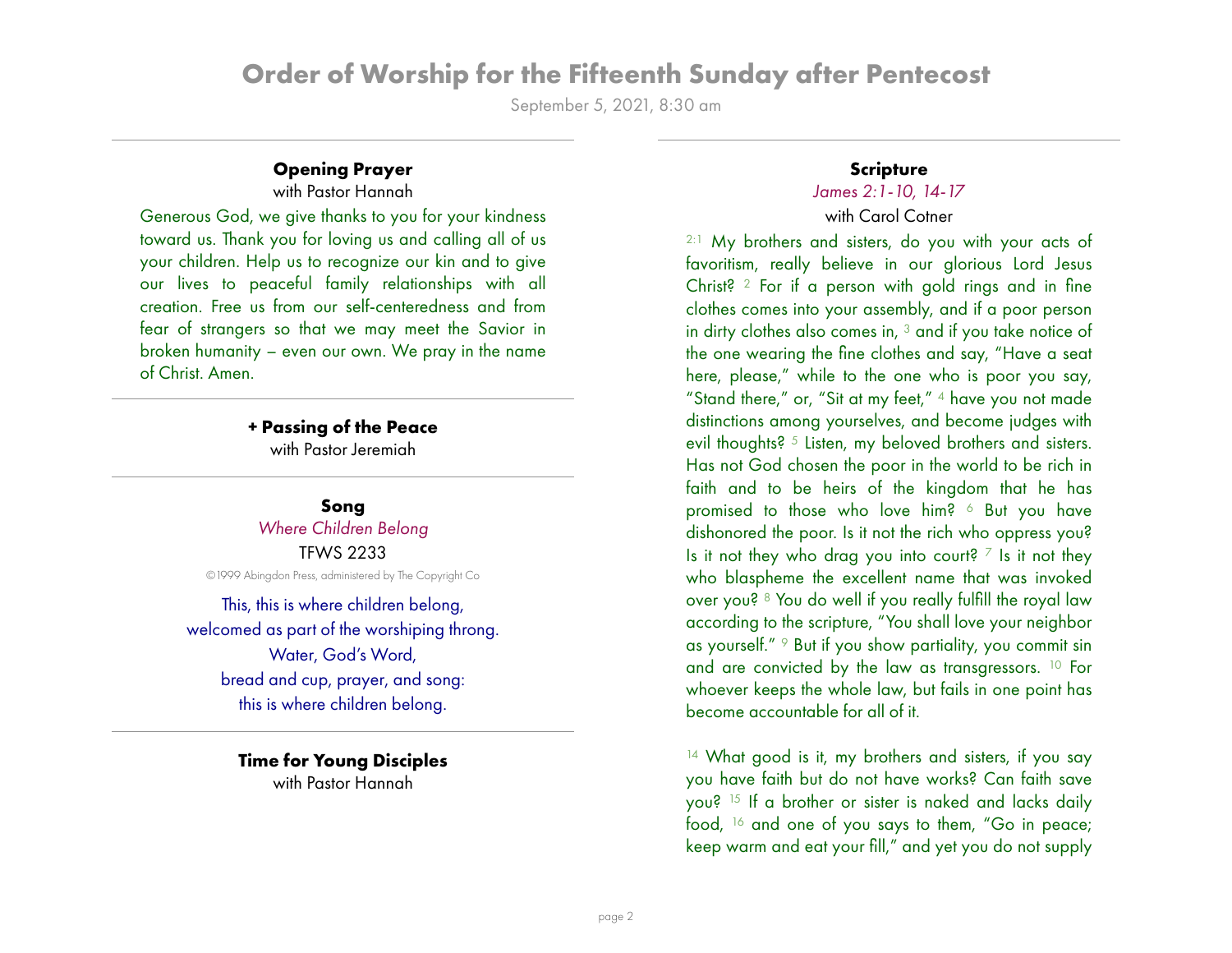September 5, 2021, 8:30 am

their bodily needs, what is the good of that? 17 So faith by itself, if it has no works, is dead."

# **Sermon**

*Mercy Triumphs Over Judgment* with Pastor Jeremiah

### **+ Hymn of Reflection**

*Together We Serve* TFWS 2175 © 1998 Hope Publishing Co

### **Verse 1**

Together we serve, united by love, inviting God's world to the glorious feast. We work and we pray through sorrow and joy, extending your love to the last and the least.

## **Verse 2**

We seek to become a beacon of hope, a lamp for the heart and a light for the feet. We learn, year by year, to let love shine through until we see Christ in each person we meet.

### **Verse 3**

We welcome the scarred, the wealthy, the poor, the busy, the lonely, and all who need care. We offer a home to those who will come. our hands quick to help, our hearts ready to dare.

#### **Verse 4**

Together, by grace, we witness and work, remembering Jesus, in whom we grow strong. Together we serve in Spirit and truth, remembering love is the strength of our song.

## **Pastoral Prayer & The Lord's Prayer** with Pastor Hannah

Our Father, who art in heaven, hallowed be thy name. Thy kingdom come, thy will be done on earth as it is in heaven. Give us this day our daily bread, and forgive us our sins, as we forgive those who sin against us. And lead us not into temptation, but deliver us from evil. For thine is the kingdom and the power and the glory forever. Amen.

### **Offering Invitation**

with Pastor Hannah

### **Offertory**

*Psalm 150*

by Ned Rorem © 1955 Peer-Southern Concert Music

# **+ Doxology** *Praise God, from Whom All Blessings Flow* UMH 94

Adaptation ©1989 The United Methodist Publishing House

# Praise God, from whom all blessings flow; praise God, all creatures here below: Alleluia! Alleluia!